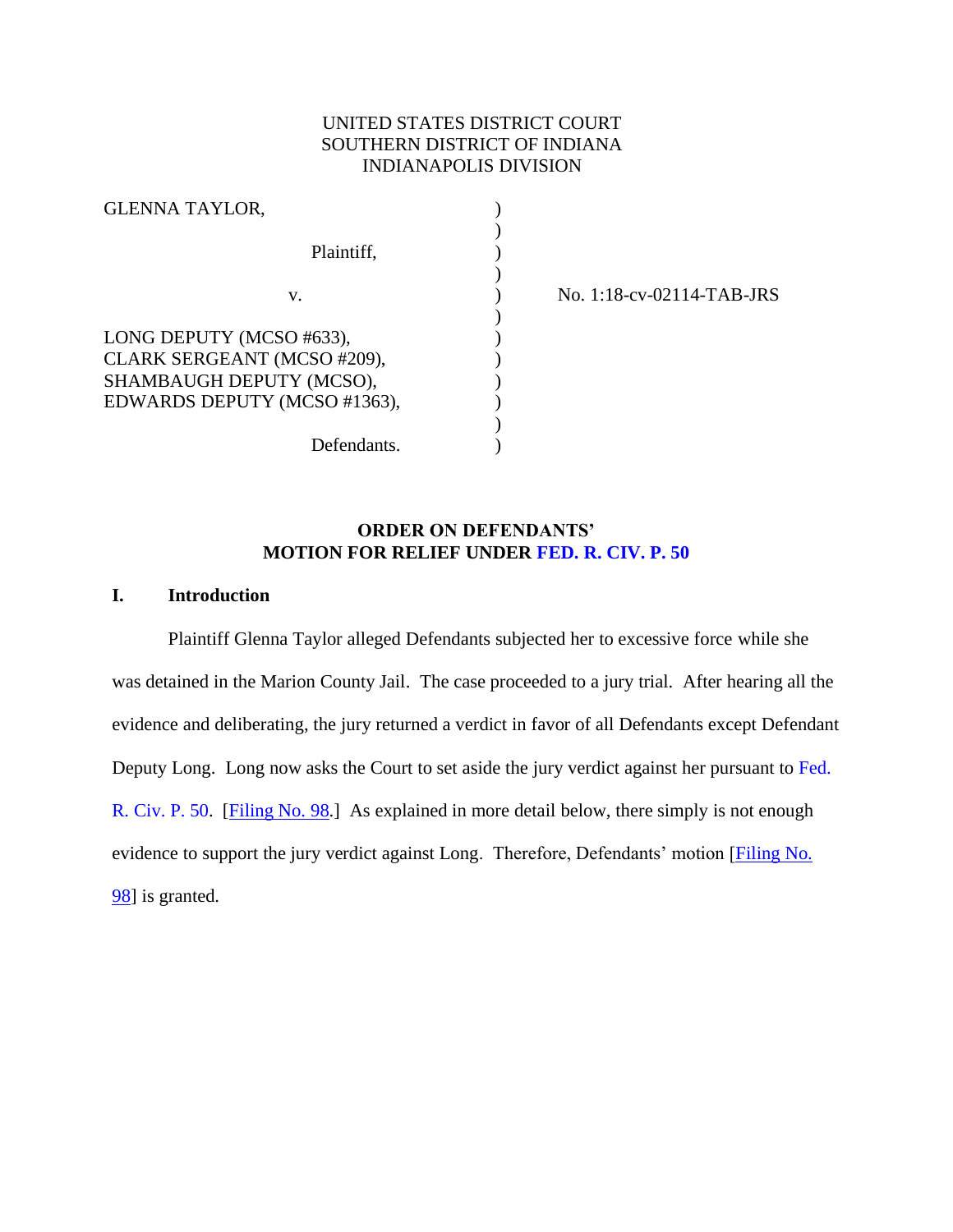### **II. Background**

This case involves an incident that occurred at the Marion County Jail on July 15, 2017. [\[Filing No. 45, at ECF p. 2.](https://ecf.insd.uscourts.gov/doc1/07317356467?page=2)] Plaintiff claimed that the individual Defendants—Deputy Long, Sergeant Clark, Deputy Shambaugh, and Deputy Edwards—used unreasonable force against her while she was detained at the jail, while acting within the scope of their employment with the Marion County Sheriff's Office, in violation of the Fourth and Fourteenth Amendments. [Filing] [No. 45, at ECF p. 3.](https://ecf.insd.uscourts.gov/doc1/07317356467?page=3)] Without attributing any specific action to any particular Defendant, Plaintiff alleged in her complaint that she was "thrown against a wall, struck in the abdomen and the back of her knees, and was choked[.]" [\[Filing No. 45, at ECF p. 2.](https://ecf.insd.uscourts.gov/doc1/07317356467?page=2)] As a result, Plaintiff claimed that she suffered physical and mental injuries. [\[Filing No. 45, at ECF p. 3.](https://ecf.insd.uscourts.gov/doc1/07317356467?page=3)] The matter proceeded to a jury trial. [\[Filing No. 92.](https://ecf.insd.uscourts.gov/doc1/07317729995)] At the close of Plaintiff's case and outside the presence of the jury, Defendants moved for judgment as a matter of law under [Fed. R. Civ. P. 50](https://www.westlaw.com/Document/ND49532A0B96611D8983DF34406B5929B/View/FullText.html?transitionType=Default&contextData=(sc.Default)&VR=3.0&RS=da3.0) as to Defendant Long only. [\[Filing No. 93, at ECF p. 1.](https://ecf.insd.uscourts.gov/doc1/07317730046?page=1)] The Court found the evidence against Long to be vary barren, but took the Rule 50 motion under advisement and declined to enter a ruling at that time. [\[Filing No. 93, at ECF p. 1.](https://ecf.insd.uscourts.gov/doc1/07317730046?page=1)]

At the close of the evidence, the jury found Defendants Clark, Shambaugh, and Edwards did not use excessive force against Plaintiff. [\[Filing No. 96, at ECF p. 1-2.](https://ecf.insd.uscourts.gov/doc1/07317730171?page=1)] However, the jury found Long liable for using excessive force against Plaintiff and awarded compensatory damages in the amount of \$20,000 and punitive damages of \$1,000. [\[Filing No. 96, at ECF p. 1-3.](https://ecf.insd.uscourts.gov/doc1/07317730171?page=1)] Defendants now argue that Long is entitled to judgment as a matter of law. [Filing No. 100, at [ECF p. 2.](https://ecf.insd.uscourts.gov/doc1/07317748212?page=2)]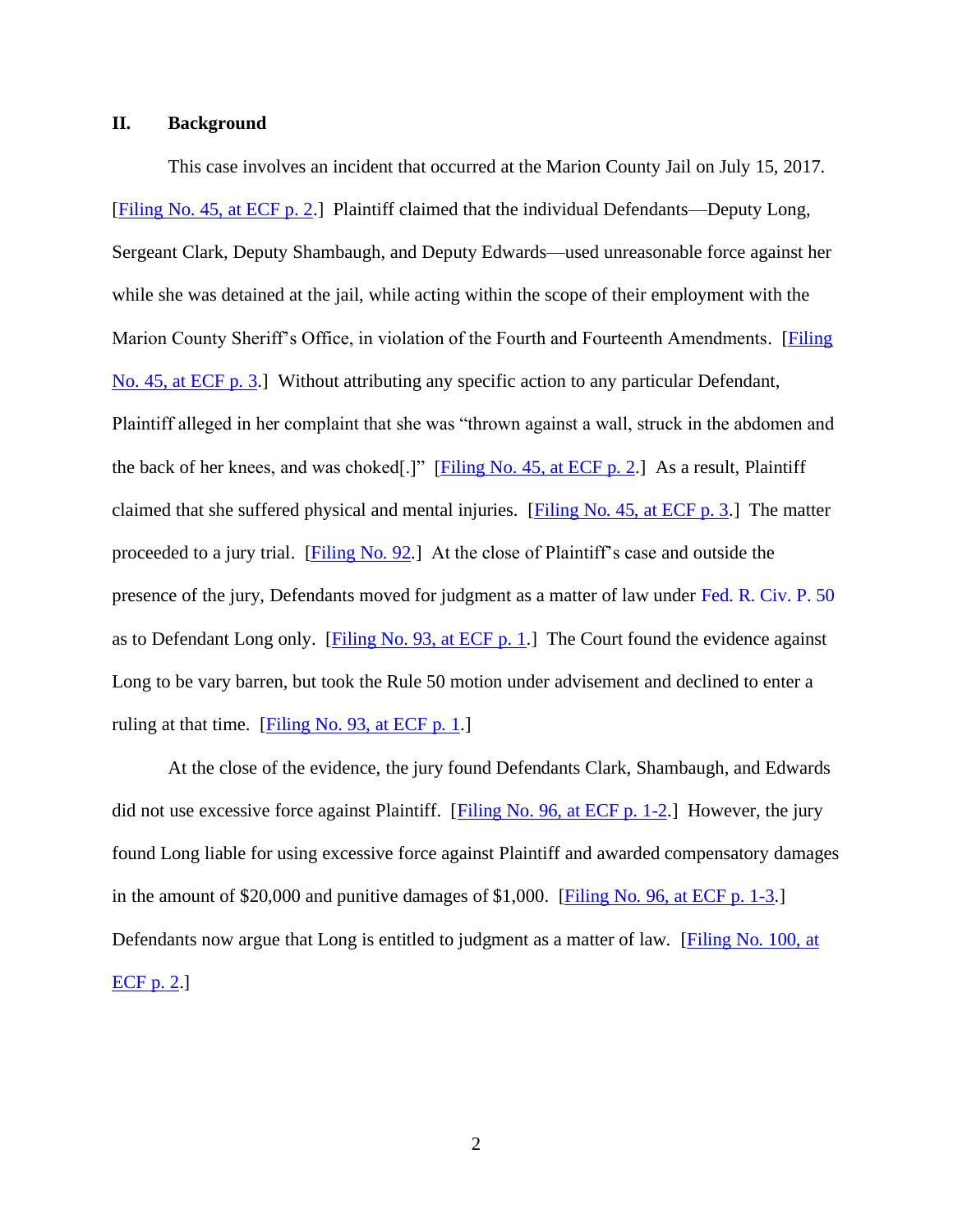### **III. Discussion**

Defendants maintain that Plaintiff's testimony was "wholly insufficient" to support the verdict the jury reached against Long. [\[Filing No. 100, at ECF p. 5.](https://ecf.insd.uscourts.gov/doc1/07317748212?page=5)] In the alternative,

Defendants contend that Long is entitled to qualified immunity. [\[Filing No. 100, at ECF p. 7.](https://ecf.insd.uscourts.gov/doc1/07317748212?page=7)]

Thus, Defendants seek judgment as a matter of law under Fed. R. Civ. P. R. 50(a).

Rule 50 of the Federal Rules of Civil Procedure allows a district court to enter judgment against a party who has been fully heard on an issue during a jury trial if a reasonable jury would not have a legally sufficient evidentiary basis to find for the party on that issue.  $\ldots$  In deciding a [Rule 50](https://www.westlaw.com/Document/ND49532A0B96611D8983DF34406B5929B/View/FullText.html?transitionType=Default&contextData=(sc.Default)&VR=3.0&RS=da3.0) motion, the court construes the evidence strictly in favor of the party who prevailed before the jury and examines the evidence only to determine whether the jury's verdict could reasonably be based on that evidence. The court does not make credibility determinations or weigh the evidence. Although the court reviews the entire record, the court must disregard all evidence favorable to the moving party that the jury was not required to believe.

*Passananti v. Cook County*[, 689 F.3d 655, 659 \(7th Cir. 2012\)](https://www.westlaw.com/Document/Ie8411c4ad2aa11e1b60ab297d3d07bc5/View/FullText.html?transitionType=Default&contextData=(sc.Default)&VR=3.0&RS=da3.0&fragmentIdentifier=co_pp_sp_506_659) (internal citations, quotation marks, and brackets omitted).

### **A. Evidentiary basis for verdict**

First, Defendants contend that Plaintiff's testimony was insufficient to support the jury verdict against Long. [\[Filing No. 100, at ECF p. 5.](https://ecf.insd.uscourts.gov/doc1/07317748212?page=5)] Defendants argue that there were only two incidents described during testimony at trial that specifically related to Long's interaction with Plaintiff and neither supported a finding of excessive force: (1) Long threw a small, plastic specimen cup at Plaintiff, but did not hit her with it; and (2) Long put Plaintiff in handcuffs.

[\[Filing No. 100, at ECF p. 5.](https://ecf.insd.uscourts.gov/doc1/07317748212?page=5)]

The Court views the evidence strictly in favor of Plaintiff, who prevailed before the jury. *[Id](https://www.westlaw.com/Document/Ie8411c4ad2aa11e1b60ab297d3d07bc5/View/FullText.html?transitionType=Default&contextData=(sc.Default)&VR=3.0&RS=da3.0)*. In relation to the specimen cup, Plaintiff testified that Long threw the cup at her and it hit the wall. Defendants argue that Long's limited interaction with Plaintiff of throwing a specimen cup at her, which did not touch Plaintiff, is not enough to support a claim of excessive force or a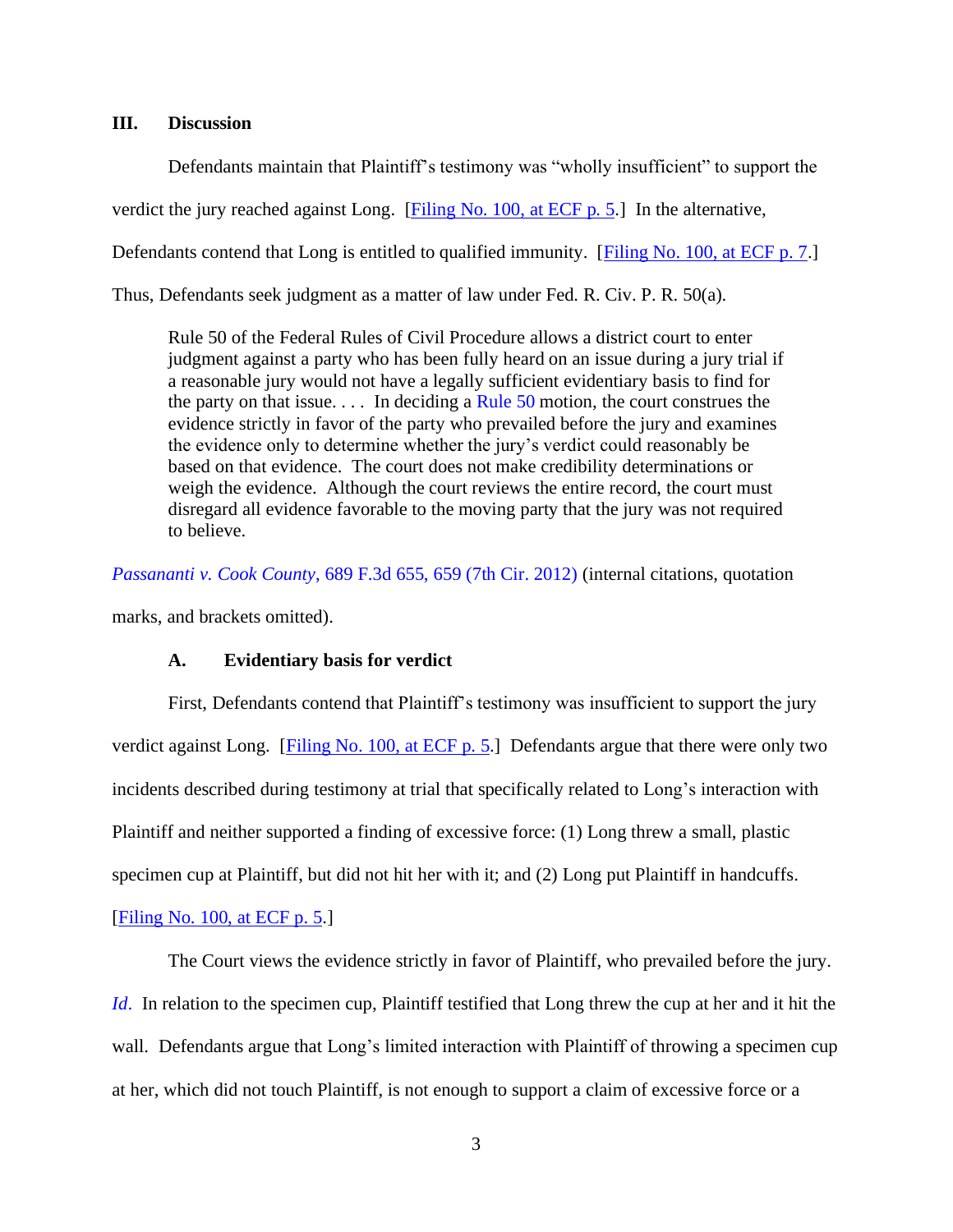violation of Plaintiff's constitutional rights. [\[Filing No. 100, at ECF p. 5.](https://ecf.insd.uscourts.gov/doc1/07317748212?page=5)] The Court agrees. This fact, alone, does not provide any evidentiary basis for a reasonable jury to conclude that Long used unreasonable force against Plaintiff. *See, e.g., Wilkins v. Gaddy*[, 559 U.S. 34, 37-38,](https://www.westlaw.com/Document/I865ea3f21fc211df9988d233d23fe599/View/FullText.html?transitionType=Default&contextData=(sc.Default)&VR=3.0&RS=da3.0&fragmentIdentifier=co_pp_sp_780_37)  [130 S. Ct. 1175, 1178, 175 L. Ed. 2d 995 \(2010\)](https://www.westlaw.com/Document/I865ea3f21fc211df9988d233d23fe599/View/FullText.html?transitionType=Default&contextData=(sc.Default)&VR=3.0&RS=da3.0&fragmentIdentifier=co_pp_sp_780_37) ("[N]ot every malevolent touch by a prison guard gives rise to a federal cause of action. The Eighth Amendment's prohibition of cruel and unusual punishment necessarily excludes from constitutional recognition *de minimis* use of physical force, provided that the use of force is not of a sort repugnant to the conscience of mankind. An inmate who complaints of a push or shove that causes no discernible injury almost certainly fails to state a valid excessive force claim." (Internal citations and quotation marks omitted)); *Smith v. Stewart*[, Case No. 17-cv-9085, 2020 WL 1157371, at \\*10 \(N.D. Ill. Mar. 10,](https://www.westlaw.com/Document/I3608e350637f11ea8f7795ea0ae0abee/View/FullText.html?transitionType=Default&contextData=(sc.Default)&VR=3.0&RS=da3.0&fragmentIdentifier=co_pp_sp_999_10)  [2020\)](https://www.westlaw.com/Document/I3608e350637f11ea8f7795ea0ae0abee/View/FullText.html?transitionType=Default&contextData=(sc.Default)&VR=3.0&RS=da3.0&fragmentIdentifier=co_pp_sp_999_10) ("Plaintiff's nonspecific allegations that his shirt was grabbed, he was pushed and pulled, subjected to verbal 'threats,' and 'practically sexually assaulted' are insufficient to support a Fourth Amendment violation.").

Plaintiff then testified that after Long threw the specimen cup and it hit the wall, she turned around and told Long she did not have time for this. Long got on her radio and started screaming. The only other evidence presented at trial that related to an interaction between Long and Plaintiff was Long's testimony that she put handcuffs on Plaintiff. Long testified that she handcuffed Plaintiff because Plaintiff "turned" on her and started to come toward her, so she grabbed one of Plaintiff's arms and tried—and eventually succeeded—to handcuff her. Plaintiff, by contrast, did not testify that Long handcuffed her. Rather, Plaintiff testified that Long was not the officer who put her against the wall or handcuffed her. On direct examination, Plaintiff never mentioned that she was handcuffed. On cross-examination, Plaintiff was asked if Long put her in handcuffs, and she said that no, she did not. Instead, Plaintiff stated that she assumed one of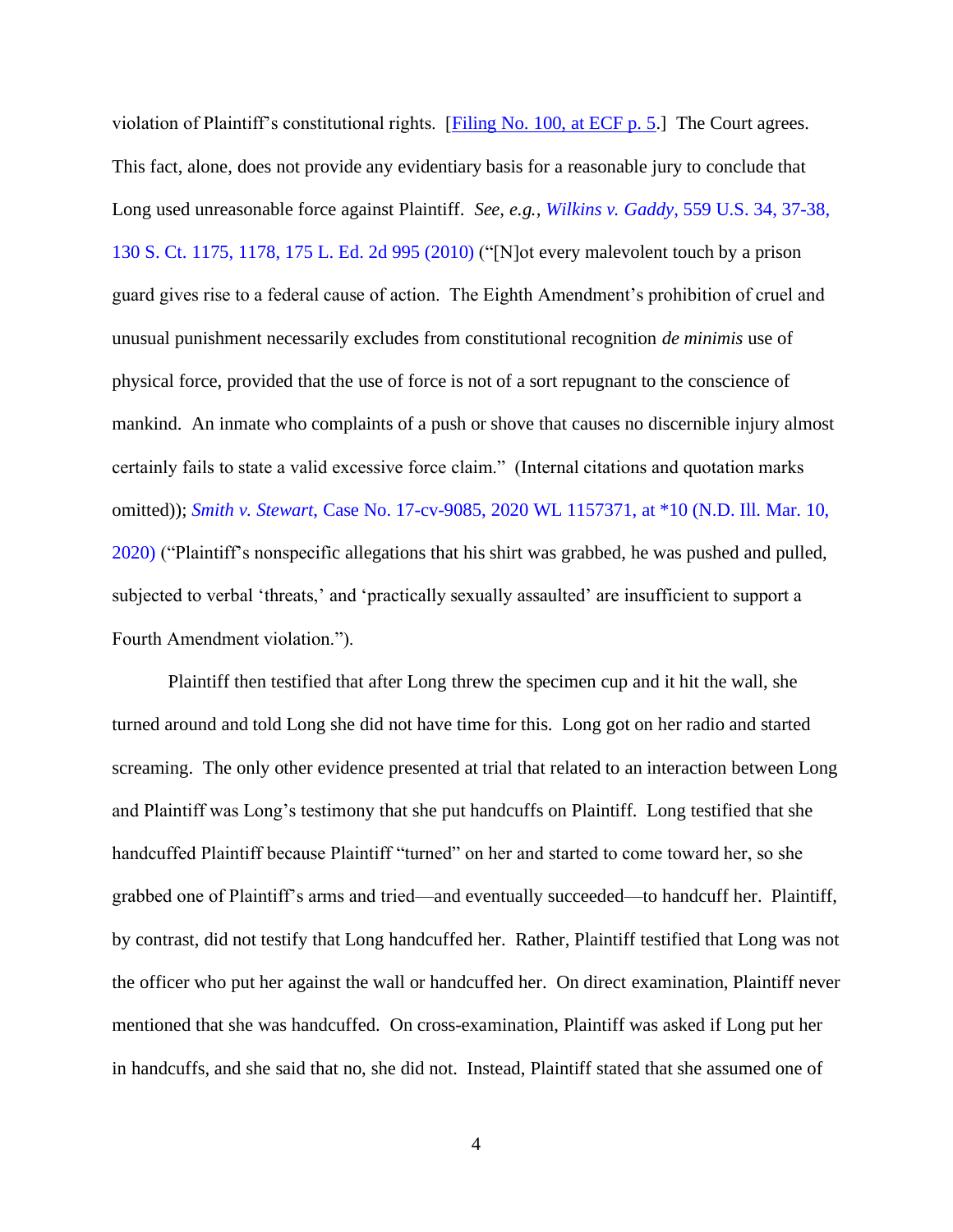the male officers probably handcuffed her and Long was not the officer who put her up against the wall. Nevertheless, Plaintiff now argues that Long's actions of "grabbing Plaintiff, forcing her into the wall, and handcuffing her, after Plaintiff complied with every order, was contrary to the law, and was a violation of Plaintiff's Fourth Amendment right." [\[Filing No. 104, at ECF p.](https://ecf.insd.uscourts.gov/doc1/07317778597?page=15)  [15.](https://ecf.insd.uscourts.gov/doc1/07317778597?page=15)] However, Plaintiff provides no support for this claim.

Defendants argue that while there are cases supporting the idea that certain actions involving handcuffs may support a claim of excessive force, such as putting a detainee in handcuffs a deputy knows are too tight and which cause injury, *see e.g., [Tibbs v. City of](https://www.westlaw.com/Document/I97e8e0827e4b11dbb29ecfd71e79cb92/View/FullText.html?transitionType=Default&contextData=(sc.Default)&VR=3.0&RS=da3.0&fragmentIdentifier=co_pp_sp_506_666)  Chicago*[, 469 F.3d 661, 666 \(7th Cir. 2006\),](https://www.westlaw.com/Document/I97e8e0827e4b11dbb29ecfd71e79cb92/View/FullText.html?transitionType=Default&contextData=(sc.Default)&VR=3.0&RS=da3.0&fragmentIdentifier=co_pp_sp_506_666) no such claim was made in this case and no evidence was offered that Long used excessive force putting Plaintiff in handcuffs. [\[Filing No.](https://ecf.insd.uscourts.gov/doc1/07317748212?page=5)  [100, at ECF p. 5.](https://ecf.insd.uscourts.gov/doc1/07317748212?page=5)] Taking the evidence in the light most favorable to the verdict, the only evidence the jury heard in this case in relation to Long was that she threw a specimen cup at Plaintiff and later put her in handcuffs. The specimen cup did not hit Plaintiff. This act does not indicate use of excessive force, and Plaintiff offered no further evidence specifically asserting that Long used any level of force against her at all. In addition, Plaintiff provided no testimony indicating that Long used force in putting handcuffs on her; rather, she completely discounted the idea that Long used handcuffs at all.

Moreover, as described in more detail below, even assuming, as Long testified, that Long handcuffed Plaintiff and used some level of force while doing so, her actions as described would fall under qualified immunity. *See, e.g., Day v. Wooten*[, 947 F.3d 453, 460 \(7th Cir. 2020\)](https://www.westlaw.com/Document/If9caa48033f611eaa49a848616f1a2d2/View/FullText.html?transitionType=Default&contextData=(sc.Default)&VR=3.0&RS=da3.0&fragmentIdentifier=co_pp_sp_506_460) ("A public official defendant is entitled to qualified immunity unless two disqualifying criteria are met. First, the evidence construed in the light most favorable to the plaintiff must support a finding that the defendant violated the plaintiff's constitutional right. Second, that right must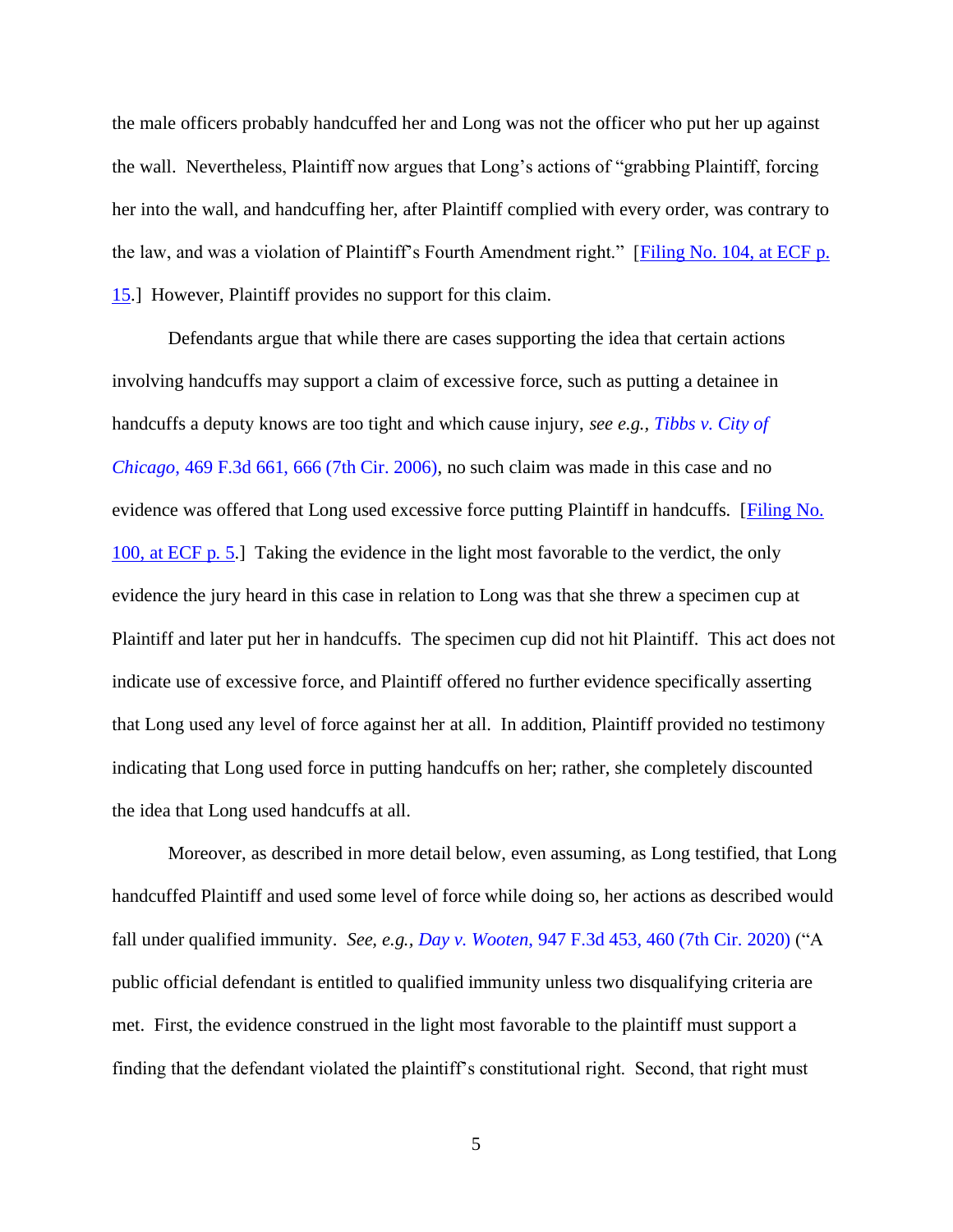have been clearly established at the time of the violation."); *[Abbott v. Sangamon County, Ill.](https://www.westlaw.com/Document/I8193d2736a2c11e2a531ef6793d44951/View/FullText.html?transitionType=Default&contextData=(sc.Default)&VR=3.0&RS=da3.0&fragmentIdentifier=co_pp_sp_506_725)*, 705 [F.3d 706, 725 \(7th Cir. 2013\)](https://www.westlaw.com/Document/I8193d2736a2c11e2a531ef6793d44951/View/FullText.html?transitionType=Default&contextData=(sc.Default)&VR=3.0&RS=da3.0&fragmentIdentifier=co_pp_sp_506_725) ("[E]ven if the plaintiffs demonstrate that excessive force was used, they must further establish that it was objectively unreasonable for the officer to believe that the force was lawful—i.e., they must demonstrate that the right to be free from the particular use of force was clearly established." (Internal citation and quotation marks omitted)). *[Todero](https://www.westlaw.com/Document/Ib2a1c70082bc11e981b9f3f7c11376fd/View/FullText.html?transitionType=Default&contextData=(sc.Default)&VR=3.0&RS=da3.0&fragmentIdentifier=co_pp_sp_7903_832)  v. Blackwell*[, 383 F. Supp. 3d 826, 832 \(S.D. Ind. 2019\)](https://www.westlaw.com/Document/Ib2a1c70082bc11e981b9f3f7c11376fd/View/FullText.html?transitionType=Default&contextData=(sc.Default)&VR=3.0&RS=da3.0&fragmentIdentifier=co_pp_sp_7903_832) ("In excessive force cases, the result depends very much on the facts of each case, so officers are entitled to qualified immunity unless precedent squarely governs the case at hand. While a case directly on point is not required, exciting precedent must have placed the statutory or constitutional question beyond debate." (Internal citation, quotation marks, and emphasis omitted)). Thus, Long, in her capacity as a deputy with the Marion County Sheriff's office, placing a detained Plaintiff in handcuffs under the facts as presented here also does not support a jury verdict finding Long used unreasonable force against Plaintiff.

The remainder of Plaintiff's testimony lacked any specific reference to Long. Plaintiff testified generally that she was attacked "by the officers" and had her head slammed against a wall, but this was distinct from both the incident with the specimen cup and Plaintiff being placed in handcuffs, and it occurred outside of Long's presence. Plaintiff presented no evidence specifically identifying *Long* as the Defendant who attacked her, and her testimony never asserted as much. Indeed, the head slamming incident was described as a separate incident that occurred after Plaintiff was handcuffed and placed in an elevator. Plaintiff and Long testified that their interaction ended before Plaintiff got on the elevator. In addition, Plaintiff testified that after she was forced in the elevator, she was taken downstairs and officers were trying to make her take off her clothes, but she refused because there were no women present.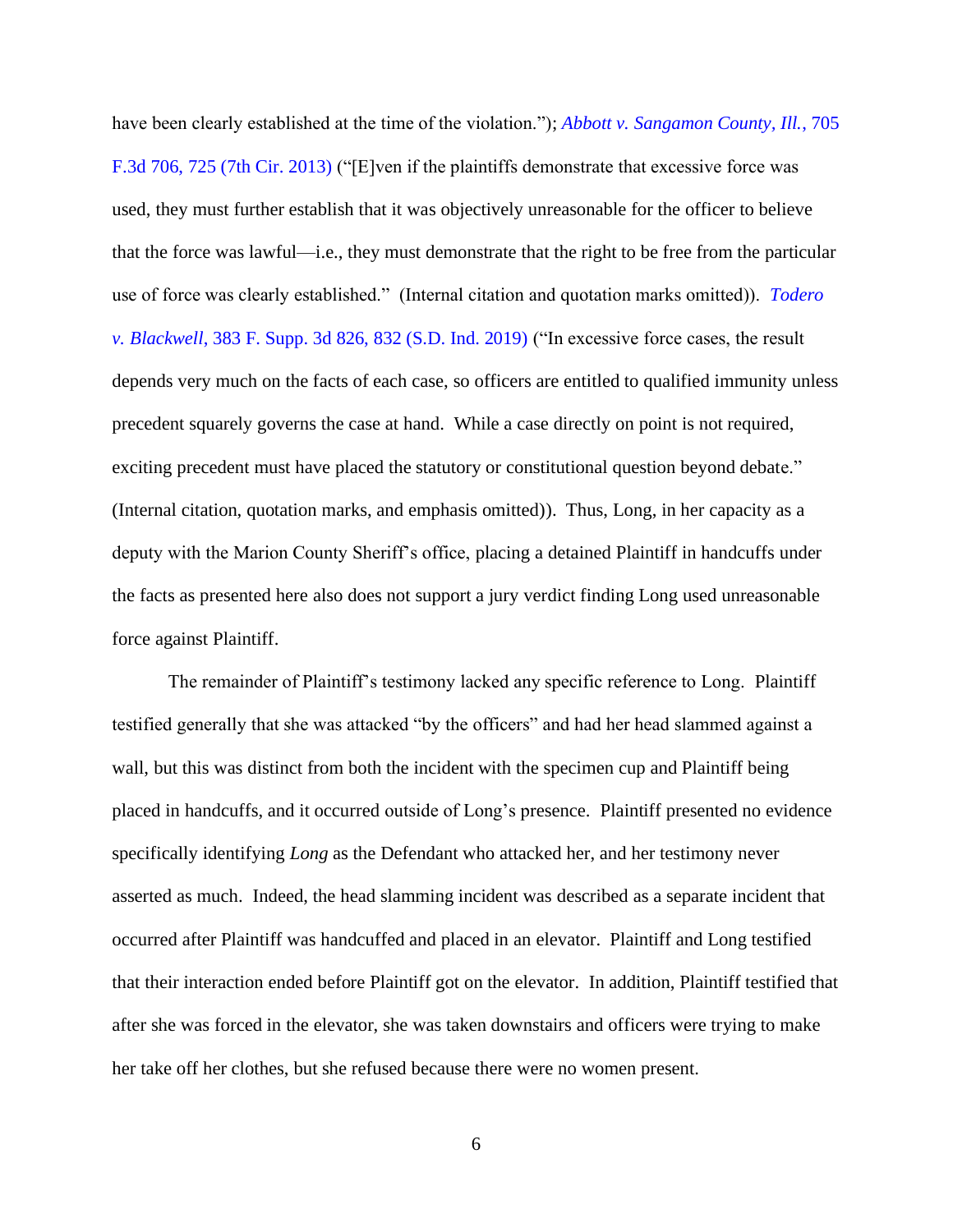In her response brief, Plaintiff admits that "Plaintiff was unable to point to the exact person who slammed her head into a wall." [\[Filing No. 104, at ECF p. 13.](https://ecf.insd.uscourts.gov/doc1/07317778597?page=13)] Nevertheless, Plaintiff argues that the jury could have inferred Long slammed Plaintiff into a wall from the circumstantial evidence presented at trial. [\[Filing No. 104, at ECF p. 13-14.](https://ecf.insd.uscourts.gov/doc1/07317778597?page=13)] Plaintiff is correct that the Court instructed the jury that it could consider both circumstantial and direct evidence. The Court's instruction stated: "The law makes no distinction between the weight to be given to either direct or circumstantial evidence. You should decide how much weight to give to any evidence. In reaching your verdict, you should consider all the evidence in the case, including the circumstantial evidence." [\[Filing No. 94, at ECF p. 7.](https://ecf.insd.uscourts.gov/doc1/07317730068?page=7)] However, the circumstantial evidence must reasonably support the conclusion that Long specifically used excessive force against Plaintiff in order to support a jury verdict against her. Plaintiff had to prove by a preponderance of the evidence that each individual Defendant used unreasonable force against her, which required a specific jury finding for each Defendant individually. [\[Filing No. 96, at](https://ecf.insd.uscourts.gov/doc1/07317730171?page=1)  [ECF p. 1-2.](https://ecf.insd.uscourts.gov/doc1/07317730171?page=1)] No such circumstantial evidence was presented in this case.

Plaintiff never specifically identified Long when describing the attack. In fact, Plaintiff's testimony went so far as to even discount the idea that Long attacked her. When asked on crossexamination whether it was Long or someone else who attacked her, Plaintiff said she had her back to them, but that she believed she was attacked by the officers Long called. And Plaintiff distinctly stated that her interaction with Long ended once she walked to and entered the elevator. Finally, as noted above, Plaintiff testified that no women were present when she was downstairs. Thus, the only interaction Plaintiff identified herself as having with Long was Long throwing the specimen cup at her and the cup hitting the wall. And the only additional interaction between Plaintiff and Long identified by any other witness was Long's testimony that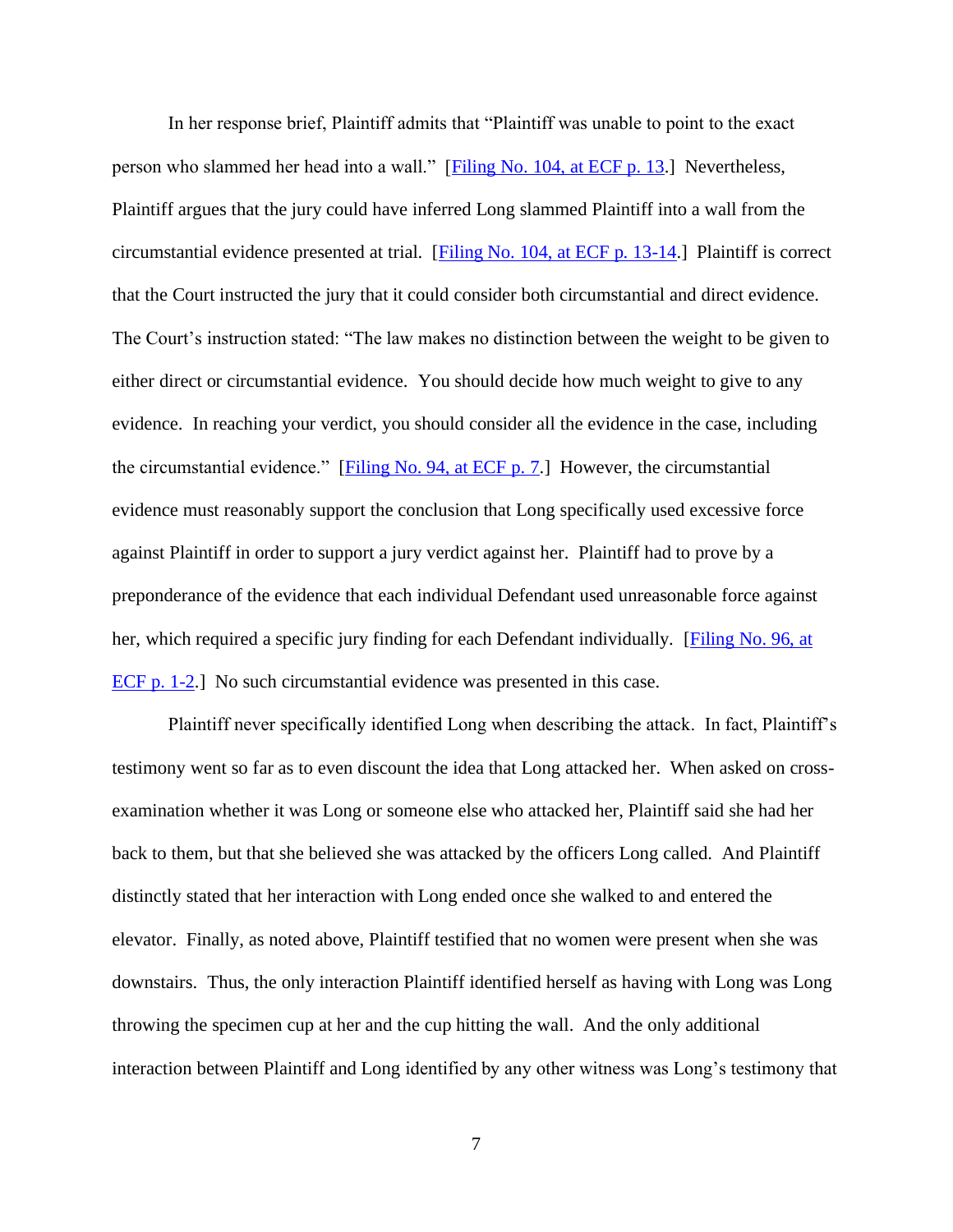she handcuffed Plaintiff. As noted above, these actions were separate from the alleged attack and simply do not support a jury verdict finding Long used excessive force against Plaintiff.

Plaintiff now argues, for the first time, that even if Long was not responsible for slamming Plaintiff's head into the wall, she is still liable for use of excessive force for failing to intervene to prevent the harm from occurring. [\[Filing No. 104, at ECF p. 19.](https://ecf.insd.uscourts.gov/doc1/07317778597?page=19)] As Defendant points out, however, Plaintiff did not make such argument at trial, nor did she present a proposed jury instruction regarding failure to intervene. [Filing No. 107, at ECF  $p. 5$ .] Thus, this is not a viable path to recovery now, as it is waived. *See, e.g., [United States ex rel. Absher v. Momence](https://www.westlaw.com/Document/Ia6f7afbc290611e4a795ac035416da91/View/FullText.html?transitionType=Default&contextData=(sc.Default)&VR=3.0&RS=da3.0&fragmentIdentifier=co_pp_sp_506_712)  Meadows Nursing Ctr., Inc.*[, 764 F.3d 699, 712 \(7th Cir. 2014\)](https://www.westlaw.com/Document/Ia6f7afbc290611e4a795ac035416da91/View/FullText.html?transitionType=Default&contextData=(sc.Default)&VR=3.0&RS=da3.0&fragmentIdentifier=co_pp_sp_506_712) (a party waives theory not presented to jury, even if legally sound and supported by the evidence at trial); *[C & N Corp. v.](https://www.westlaw.com/Document/I393b3100fbfb11e3a795ac035416da91/View/FullText.html?transitionType=Default&contextData=(sc.Default)&VR=3.0&RS=da3.0&fragmentIdentifier=co_pp_sp_506_1026)  [Gregory Kane & Ill. River Winery, Inc.](https://www.westlaw.com/Document/I393b3100fbfb11e3a795ac035416da91/View/FullText.html?transitionType=Default&contextData=(sc.Default)&VR=3.0&RS=da3.0&fragmentIdentifier=co_pp_sp_506_1026)*, 756 F.3d 1024, 1026 (7th Cir. 2014) ("A defendant cannot withhold arguments at trial and then fault the district court on appeal for not addressing them.").

As noted above, in ruling on a [Rule 50](https://www.westlaw.com/Document/ND49532A0B96611D8983DF34406B5929B/View/FullText.html?transitionType=Default&contextData=(sc.Default)&VR=3.0&RS=da3.0) motion, it is not the role of the Court to weigh the evidence or determine credibility of the witnesses. *Passananti*[, 689 F.3d at 659.](https://www.westlaw.com/Document/Ie8411c4ad2aa11e1b60ab297d3d07bc5/View/FullText.html?transitionType=Default&contextData=(sc.Default)&VR=3.0&RS=da3.0&fragmentIdentifier=co_pp_sp_506_659) But if a Court finds that a reasonable jury would not have a legally sufficient evidentiary basis to find for a party on an issue, the Court may resolve the issue. *See* [Fed. R. Civ. P. 50\(a\).](https://www.westlaw.com/Document/ND49532A0B96611D8983DF34406B5929B/View/FullText.html?transitionType=Default&contextData=(sc.Default)&VR=3.0&RS=da3.0) In this case, there was no legally sufficient evidentiary basis to support the jury verdict against Long. Thus, Defendants' motion for relief under [Fed. R. Civ. P. 50](https://www.westlaw.com/Document/ND49532A0B96611D8983DF34406B5929B/View/FullText.html?transitionType=Default&contextData=(sc.Default)&VR=3.0&RS=da3.0) is granted. [\[Filing No. 98.](https://ecf.insd.uscourts.gov/doc1/07317747986)]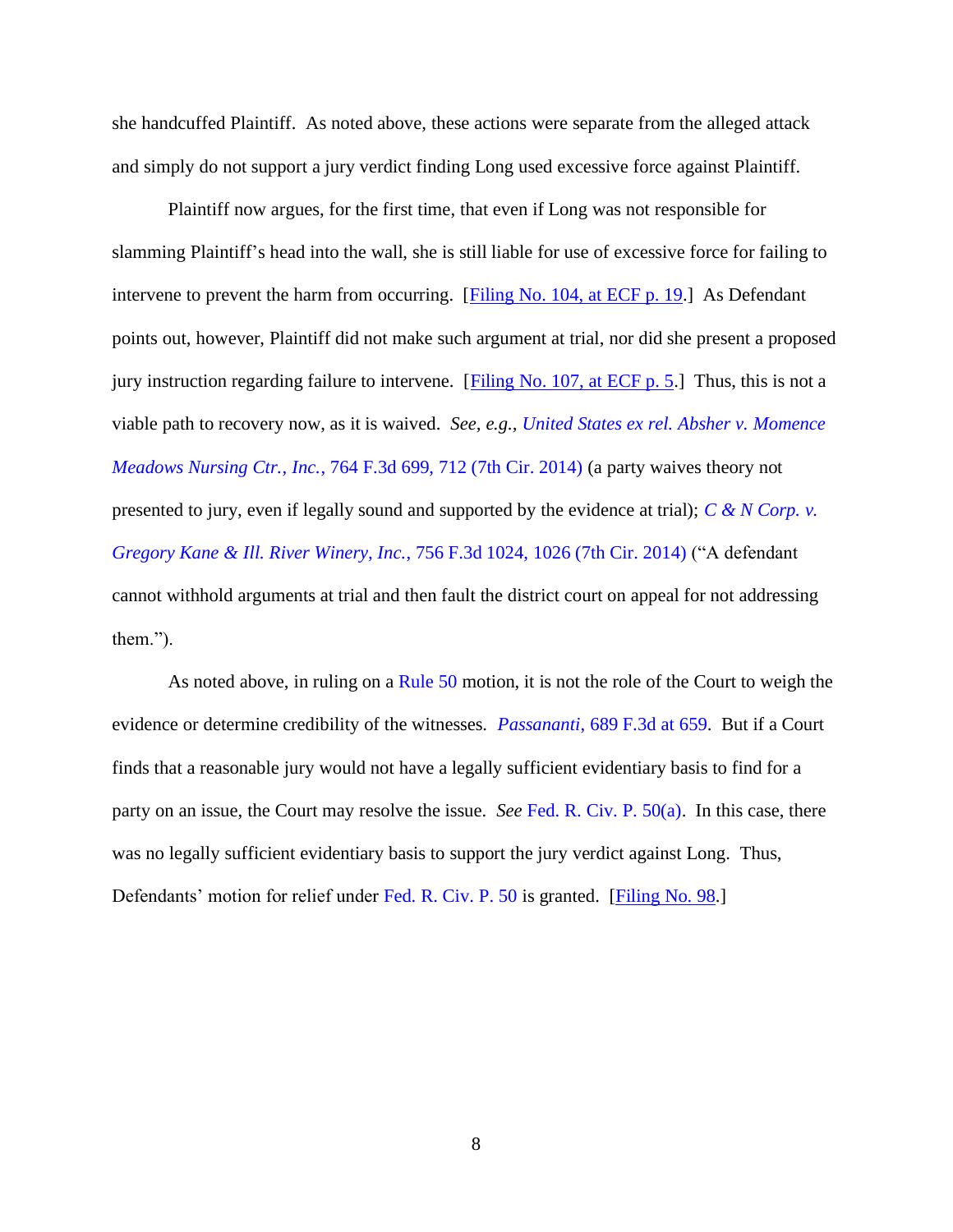### **B. Alternative argument: qualified immunity**

Since the Court has concluded that a reasonable jury would not have had a legally sufficient evidentiary basis to find for Plaintiff against Long, the Court need not address Defendants' alternative argument regarding qualified immunity. But, briefly, the Court notes that it agrees Long would be entitled to qualified immunity in this case for her actions. 1

The Seventh Circuit recently addressed an argument regarding qualified immunity in *[Day](https://www.westlaw.com/Document/If9caa48033f611eaa49a848616f1a2d2/View/FullText.html?transitionType=Default&contextData=(sc.Default)&VR=3.0&RS=da3.0)  v. Wooten*[, 947 F.3d 453 \(7th Cir. 2020\).](https://www.westlaw.com/Document/If9caa48033f611eaa49a848616f1a2d2/View/FullText.html?transitionType=Default&contextData=(sc.Default)&VR=3.0&RS=da3.0) In *Day*, the decedent died while handcuffed in police custody, and the district court denied qualified immunity. *Id*. at 458-59. The Seventh Circuit reviewed *de novo* the district court's denial of summary judgment on the defense of qualified immunity. *Id*[. at 460.](https://www.westlaw.com/Document/If9caa48033f611eaa49a848616f1a2d2/View/FullText.html?transitionType=Default&contextData=(sc.Default)&VR=3.0&RS=da3.0&fragmentIdentifier=co_pp_sp_506_460) The Court noted:

A public official defendant is entitled to qualified immunity unless two disqualifying criteria are met. First, the evidence construed in the light most favorable to the plaintiff must support a finding that the defendant violated the plaintiff's constitutional right. Second, that right must have been clearly established at the time of the violation.

*[Id](https://www.westlaw.com/Document/If9caa48033f611eaa49a848616f1a2d2/View/FullText.html?transitionType=Default&contextData=(sc.Default)&VR=3.0&RS=da3.0).* In addition, the *Day* Court noted that in order to defeat qualified immunity, "the right must be defined more specifically than simply the general right to be free from unreasonable seizure." *Id*[. at 461.](https://www.westlaw.com/Document/If9caa48033f611eaa49a848616f1a2d2/View/FullText.html?transitionType=Default&contextData=(sc.Default)&VR=3.0&RS=da3.0&fragmentIdentifier=co_pp_sp_506_461) The Seventh Circuit concluded that the only right the plaintiffs in *Day* could assert would have been the right "of an out-of-breath arrestee to not have his hands cuffed behind his back after he complains of difficulty breathing." *Id*[. at 463.](https://www.westlaw.com/Document/If9caa48033f611eaa49a848616f1a2d2/View/FullText.html?transitionType=Default&contextData=(sc.Default)&VR=3.0&RS=da3.0&fragmentIdentifier=co_pp_sp_506_463) And the Court found no Seventh Circuit precedent clearly establishing such a right. *[Id](https://www.westlaw.com/Document/If9caa48033f611eaa49a848616f1a2d2/View/FullText.html?transitionType=Default&contextData=(sc.Default)&VR=3.0&RS=da3.0)*. Thus, the officers were in fact entitled to

<sup>&</sup>lt;sup>1</sup> Plaintiff contends that Long did not raise the issue of qualified immunity in its pre-verdict motion, so the request was waived. [\[Filing No. 104, at ECF p. 20.](https://ecf.insd.uscourts.gov/doc1/07317778597?page=20)] But, as Defendants note, Defendants initially raised qualified immunity as an affirmative defense in their answer to the complaint. [\[Filing No. 51, at ECF p. 10.](https://ecf.insd.uscourts.gov/doc1/07317378282?page=10)] Defendants also raised the defense when making the Rule 50 argument at the close of Plaintiff's evidence. [\[Filing No. 107, at ECF p. 7.](https://ecf.insd.uscourts.gov/doc1/07317799938?page=7)] Thus, Defendants did not waive the issue.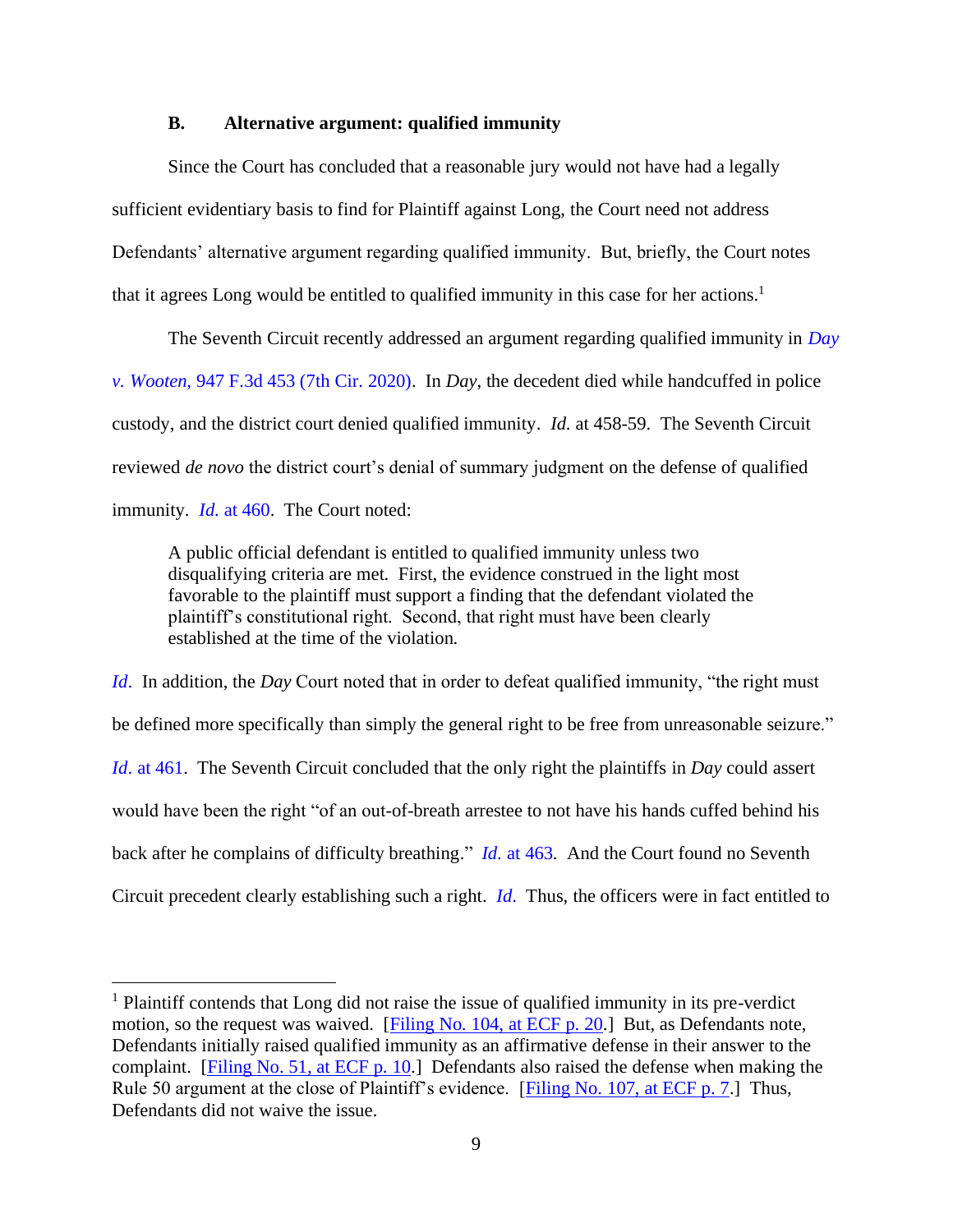qualified immunity, since the evidence could not support a finding that the defendants violated a constitutional right of the decedent. *Id*. at 463-64.

Here, the evidence does not support a finding that Long violated any specific constitutional right of Plaintiff. As noted above, Plaintiff's evidence indicated that at most, Long threw a specimen cup at Plaintiff that missed her, and then grabbed her arm to handcuff her. These facts, without more, do not rise to the level of a violation of Plaintiff's constitutional rights. *Cf. Ajala v. Tom*, 658 Fed. App'x 805, 807 (7th Cir. 2016) (officers not entitled to qualified immunity where defendants "never even *alleged* a penological justification for refusing to loosen Ajala's handcuffs" and "reasonable officers in their positions would have known that it was unlawful for them to disregard Ajala's pleas for help."). Thus, Long's actions are covered by the defense of qualified immunity.

#### **IV. Conclusion**

When Defendants moved for relief under Fed. R. Civ. P. 50 at the close of Plaintiff's evidence, the Court very nearly dismissed Plaintiff's claims against Long. However, the Court opted to allow the jury to decide the issue in the first instance, while keeping the motion under advisement. The jury found for the other Defendants, but against Long. With due respect for the province of the jury, the evidence does not support the verdict against Long and it cannot stand. Therefore, Defendants' motion for relief under Fed. R. Civ. P. 50 [Filing No. 98] is granted. The jury verdict against Long is vacated. Because the jury also concluded that the remaining Defendants did not use excessive force, judgment will be entered in favor of all Defendants.

Date: 4/3/2020

 $\frac{1}{2}$ 

 Tim A. Baker United States Magistrate Judge Southern District of Indiana